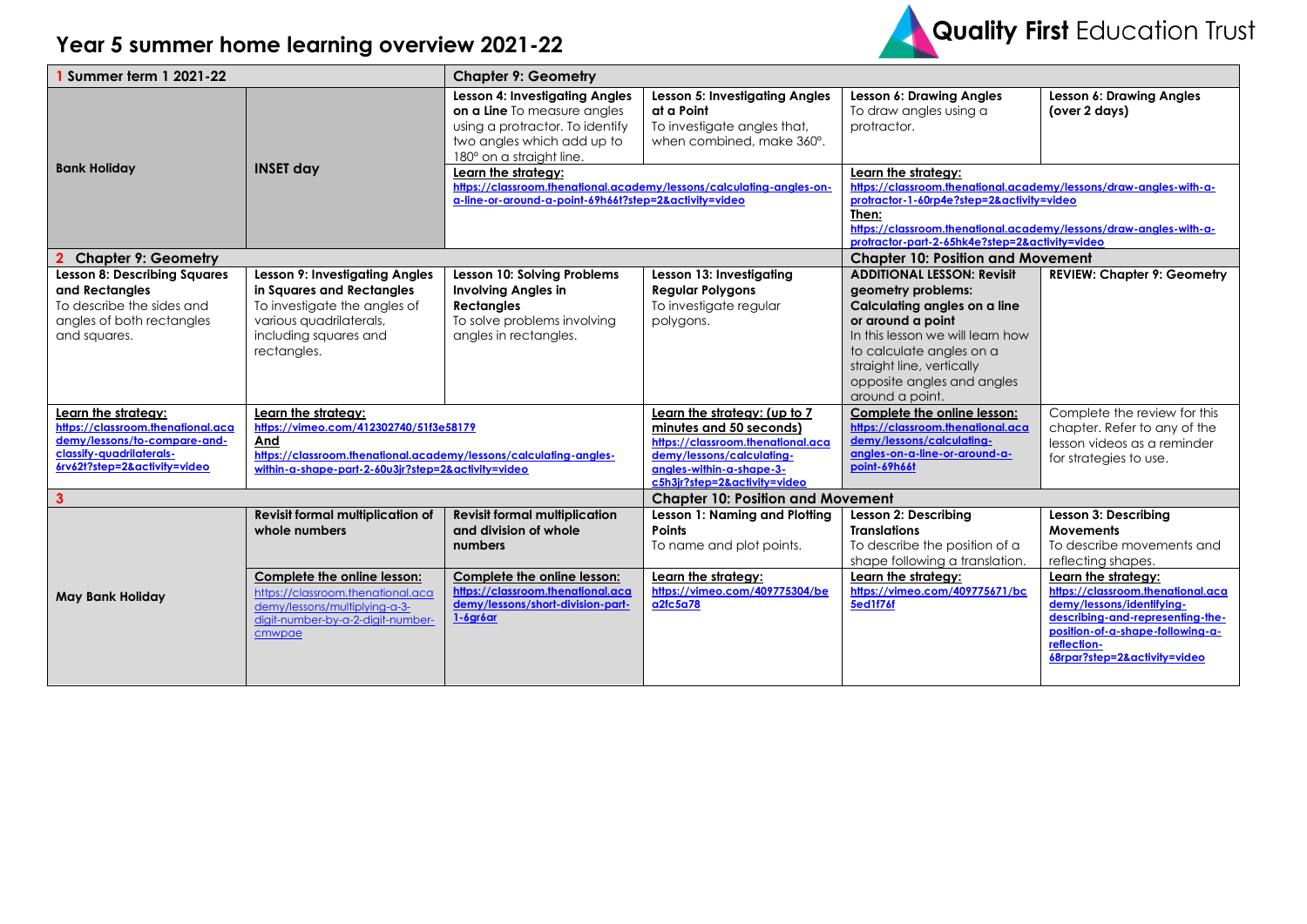## **Year 5 summer home learning overview 2021-22**



| <b>Chapter 10: Position and Movement</b>                                                               |                                                                                                                                             |                                                                                                                                                      | <b>Chapter 11: Measurements</b>                                                    |                                                                                                                                                               |                                                                                                                                                         |
|--------------------------------------------------------------------------------------------------------|---------------------------------------------------------------------------------------------------------------------------------------------|------------------------------------------------------------------------------------------------------------------------------------------------------|------------------------------------------------------------------------------------|---------------------------------------------------------------------------------------------------------------------------------------------------------------|---------------------------------------------------------------------------------------------------------------------------------------------------------|
| Lesson 4: Describing<br><b>Movements</b><br>To describe the movement of<br>a 2-D shape when reflected. | Lesson 5:Successive<br><b>Reflections</b><br>To reflect a shape more than<br>once.                                                          | <b>Revisit year 4 Time: Solving</b><br><b>Word Problems</b><br>To solve word problems<br>(duration).                                                 | Lesson 1: Converting Units of<br>Length<br>To convert units of length.             | Lesson 2: Converting Units of<br>Length To convert units of<br>length, including centimetres<br>and metres.                                                   | Lesson 3: Converting Units of<br>Length<br>To convert units of length.                                                                                  |
| Learn the strategy:<br>https://vimeo.com/409776110/1a2<br>ab0e810                                      | Learn the strategy:<br>https://vimeo.com/409776589/971<br>13f74e6                                                                           | Complete the online lesson:<br>https://classroom.thenational.aca<br>demy/lessons/further-applying-<br>knowledge-of-time-to-solve-<br>problems-ctgkgd | Learn the strategy:<br>https://vimeo.com/412308669/ca<br>376e5218                  | Learn the strategy:<br>https://vimeo.com/412458115/373<br>2a46fe0                                                                                             | Learn the strategy:<br>https://classroom.thenational.aca<br>demy/lessons/converting-<br>between-metric-units-of-length-<br>6cu3cc?step=2&activity=video |
| <b>Chapter 11: Measurements</b>                                                                        |                                                                                                                                             |                                                                                                                                                      |                                                                                    |                                                                                                                                                               |                                                                                                                                                         |
| Lesson 4: Converting Units of<br>Length<br>To solve problems by<br>converting units of length.         | Lesson 5: Converting Units of<br>Mass<br>To convert units of mass.                                                                          | Lesson 6: Converting Units of<br><b>Mass</b> To convert units of mass.<br>including grams into<br>kilograms.                                         | Lesson 7: Converting Units of<br>Mass<br>To convert units of mass.                 | Lesson 8: Converting Units of<br><b>Mass</b> To convert units of mass.<br>including kilograms and<br>pounds.                                                  | Lesson 9:Converting Units of<br><b>Time</b><br>To convert units of time.                                                                                |
| Learn the strategy:<br>https://vimeo.com/412266614/85<br>c76f6bd4                                      | Learn the strategy:<br>Reminder:<br>https://www.bbc.co.uk/bitesize/cl<br>ips/zbvgkat<br>Then:<br>https://vimeo.com/412458996/a4<br>3c32b5cc | Learn the strategy:<br>https://vimeo.com/414433992/8c<br>dde028e0                                                                                    | Learn the strategy:<br>https://vimeo.com/414477124/be<br>e1c895f5                  | Learn the strategy:<br>Reminder:<br>https://www.bbc.co.uk/bitesize/to<br>pics/z4nsgk7/articles/zwbndxs<br>Then:<br>https://vimeo.com/414524738/d8<br>68b9f1d3 | Learn the strategy:<br>https://classroom.thenational.aca<br>demy/lessons/converting-<br>between-units-of-time-<br>6gvkjt?step=2&activity=video          |
| <b>Chapter 11: Measurements</b>                                                                        |                                                                                                                                             | <b>Chapter 12: Area and Perimeter</b>                                                                                                                |                                                                                    |                                                                                                                                                               |                                                                                                                                                         |
| Lesson 11: Converting Units of<br>Time<br>To convert units of time.                                    | Lesson 14: Telling the<br>Temperature<br>To read the temperature on a<br>thermometer.                                                       | Lesson 1: Finding the<br>Perimeter<br>To find the perimeter of<br>shapes.                                                                            | Lesson 2: Finding the<br>Perimeter<br>To find shapes with a specific<br>perimeter. | Catch up time                                                                                                                                                 | Catch up time                                                                                                                                           |
| Learn the strategy:<br>https://vimeo.com/416889362/5c<br>331079f1                                      | Learn the strategy:<br>https://vimeo.com/416884550/7a<br>340e2ab0                                                                           | Learn the strategy:<br>https://vimeo.com/424323521/4e<br>2f5d9af8                                                                                    | Learn the strategy:<br>https://vimeo.com/424323590/6d<br><b>7fd67ca6</b>           |                                                                                                                                                               |                                                                                                                                                         |
| <b>Half term</b>                                                                                       |                                                                                                                                             |                                                                                                                                                      |                                                                                    |                                                                                                                                                               |                                                                                                                                                         |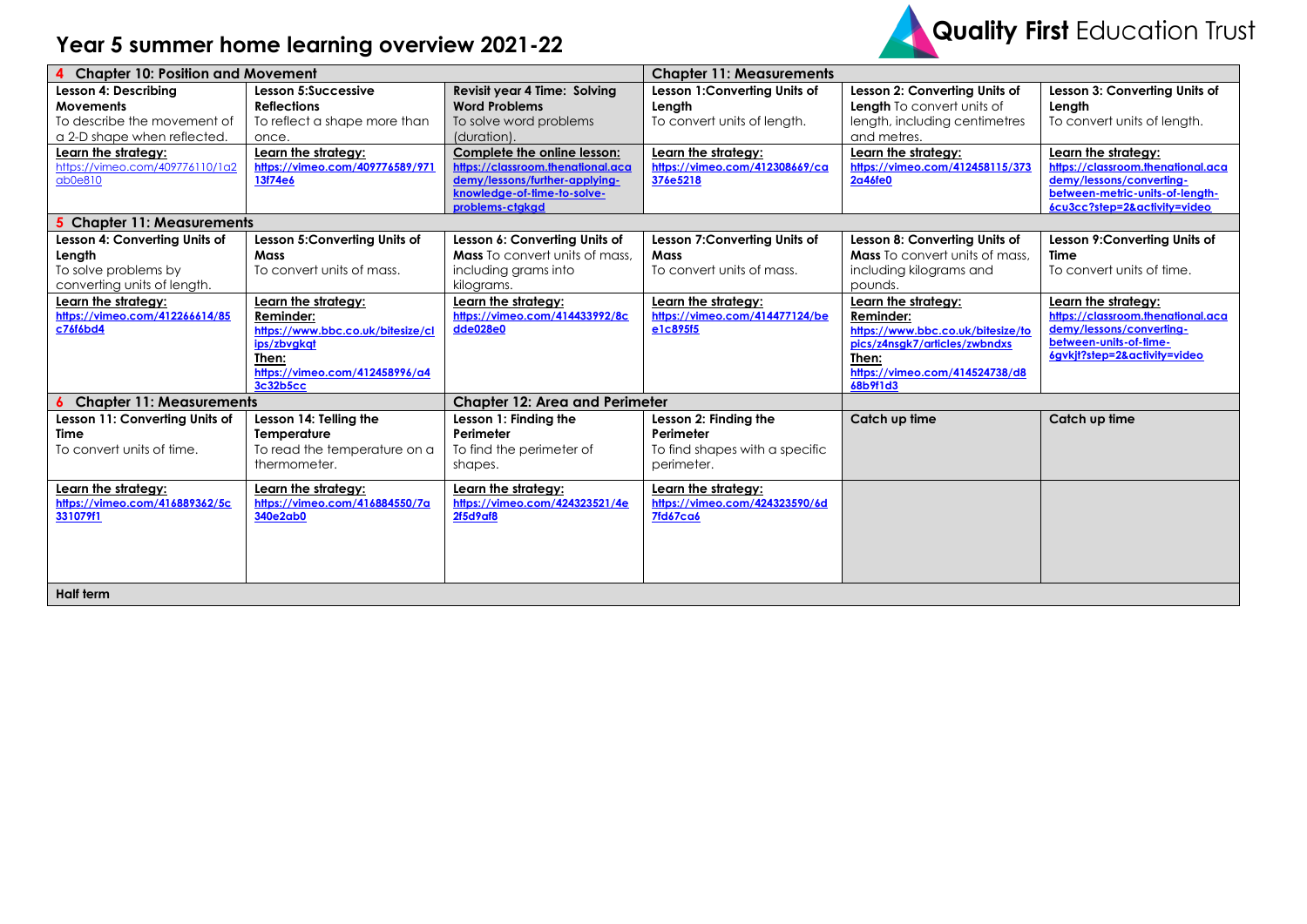

| Summer term 2 2021-22 Chapter 12: Area and Perimeter                                                                                                                                                                                                                     |                                                                                                                                                                                                                                 |                                                                                                                                                                                                                                                                             |                                                                                                                                                                                                                                   |                                                                                                                                                                                                                                                                                 |                                                                                                                                                                                                              |  |  |
|--------------------------------------------------------------------------------------------------------------------------------------------------------------------------------------------------------------------------------------------------------------------------|---------------------------------------------------------------------------------------------------------------------------------------------------------------------------------------------------------------------------------|-----------------------------------------------------------------------------------------------------------------------------------------------------------------------------------------------------------------------------------------------------------------------------|-----------------------------------------------------------------------------------------------------------------------------------------------------------------------------------------------------------------------------------|---------------------------------------------------------------------------------------------------------------------------------------------------------------------------------------------------------------------------------------------------------------------------------|--------------------------------------------------------------------------------------------------------------------------------------------------------------------------------------------------------------|--|--|
| Lesson 3: Finding the<br>Perimeter<br>To find the perimeter of<br>different shapes                                                                                                                                                                                       | Lesson 4: Using Scale<br>Diagrams to Find Perimeter To<br>use scale diagrams to find<br>perimeter of a shape.                                                                                                                   | Lesson 5: Measuring the Area<br>To measure the area of<br>shapes by counting squares.                                                                                                                                                                                       | Lesson 6: Measuring the Area<br>To measure the area of<br>squares.                                                                                                                                                                | Lesson 7: Measuring the Area<br>To measure the area of a<br>shape.                                                                                                                                                                                                              | Lesson 8: Measuring the Area<br>To measure area in square<br>metres.                                                                                                                                         |  |  |
| Learn the strategy:<br>https://vimeo.com/424323521/4e<br>2f5d9af8<br>And:<br>https://vimeo.com/424323552/59<br>d70f4f01<br><b>Additional learning:</b><br>https://classroom.thenational.academy/lessons/calculate-and-<br>measure-perimeter-cry36r?step=1&activity=video | Learn the strategy:<br>https://vimeo.com/424323590/6d<br><b>7fd67ca6</b>                                                                                                                                                        | Learn the strategy:<br>https://classroom.thenational.aca<br>demy/lessons/understand-that-<br>area-is-a-measure-of-surface-<br>and-is-measured-in-square-units-<br>part-2-<br>6xj3cc?step=2&activity=video                                                                   | Learn the strategy:<br>https://classroom.thenational.aca<br>demy/lessons/calculate-and-<br>compare-the-area-of-rectangles-<br>using-square-centimetres-cm-<br>69h6cd?step=1&activity=video                                        | Learn the strategy:<br>https://classroom.thenational.aca<br>demy/lessons/calculate-the-<br>area-of-rectangles-<br>cqupcc?step=2&activity=video<br><b>Rectilinear shapes:</b><br>https://classroom.thenational.aca<br>demy/lessons/calculate-the-<br>area-of-rectilinear-shapes- | Learn the strategy:<br>https://classroom.thenational.aca<br>demy/lessons/calculate-and-<br>compare-the-area-of-rectangles-<br>using-square-metres-m-<br>c9j64t?step=2&activity=video                         |  |  |
| 2 Consolidation                                                                                                                                                                                                                                                          |                                                                                                                                                                                                                                 | 6mr3ar?step=2&activity=video                                                                                                                                                                                                                                                |                                                                                                                                                                                                                                   |                                                                                                                                                                                                                                                                                 | <b>Chapter 13: Volume</b>                                                                                                                                                                                    |  |  |
| <b>Revisit multiples and factors</b><br>Today we will re-familiarise<br>ourselves with the concepts<br>of multiples and factors.                                                                                                                                         | <b>Revisit formal addition and</b><br>subtraction: Solving multi-step<br>addition and subtraction<br>problems<br>To apply the addition and<br>subtraction strategies that we<br>have learned to word and<br>real-life problems. | <b>Consolidation and Review</b><br>To review our understanding<br>of multiples and factors:<br>multiplying and dividing by<br>10, 100, 1000; mental<br>strategies for efficient mental<br>calculation and consolidating<br>formal methods of<br>multiplication and division | <b>Revisit fractions: Add and</b><br>subtract fractions with a<br>common denominator:<br>Improper fractions To learn<br>how to add and subtract<br>improper fractions and mixed<br>number fractions with a<br>common denominator. | <b>Revisit fractions: Add and</b><br>subtract fractions fluency<br>In this lesson we will learn how<br>to count fluently in fractions<br>and fluently add and subtract<br>a range of fractions.                                                                                 | Lesson 1: Understanding the<br><b>Volume of Solids</b><br>To understand the volume of<br>solids.                                                                                                             |  |  |
| Complete the online lesson:<br>https://classroom.thenational.aca<br>demy/lessons/multiples-and-<br>factors-6gr32d                                                                                                                                                        | Complete the online lesson:<br>https://classroom.thenational.aca<br>demy/lessons/solving-multi-step-<br>addition-and-subtraction-<br>problems-ctk66d                                                                            | Complete the online lesson:<br>https://classroom.thenational.aca<br>demy/lessons/consolidation-and-<br>review-ccr62t                                                                                                                                                        | Complete the online lesson:<br>https://classroom.thenational.aca<br>demy/lessons/add-and-subtract-<br>fractions-with-a-common-<br>denominator-improper-fractions-<br>6cw62d                                                       | Complete the online lesson:<br>https://classroom.thenational.aca<br>demy/lessons/add-and-subtract-<br>fractions-fluency-75j3jc                                                                                                                                                  | Learn the strategy:<br>https://vimeo.com/427271112/690<br>62a1937<br>And:<br>https://classroom.thenational.aca<br>demy/lessons/to-investigate-and-<br>explain-cubed-numbers-<br>6hh38r?step=2&activity=video |  |  |
| 3<br><b>Chapter 13: Volume</b>                                                                                                                                                                                                                                           |                                                                                                                                                                                                                                 |                                                                                                                                                                                                                                                                             |                                                                                                                                                                                                                                   |                                                                                                                                                                                                                                                                                 |                                                                                                                                                                                                              |  |  |
| Lesson 3: Finding the Volume<br>of Solids<br>To find the volume of solids.                                                                                                                                                                                               | Recap volume liquid year 4:<br><b>Chapter 10: Volume:</b><br><b>Lesson 4: Measuring Volume</b><br>To measure volume.                                                                                                            | Recap volume liquid year 4:<br><b>Chapter 10: Volume:</b><br><b>Lesson 5: Measuring Volume</b><br>To measure volume.                                                                                                                                                        | Recap volume liquid year 4:<br><b>Chapter 10: Volume:</b><br>Lesson 6: Converting Units of<br>Volume<br>To convert units of volume.                                                                                               | Catch up time                                                                                                                                                                                                                                                                   | Lesson 4: Finding the<br><b>Capacity of Rectangular</b><br><b>Boxes</b><br>To find the capacity of a<br>cuboid.                                                                                              |  |  |
| Learn the strategy:<br>https://vimeo.com/427276443/4b<br>13f4c7bb<br>And:<br>https://classroom.thenational.aca<br>demy/lessons/to-describe-<br>volume-in-cubic-units-<br>6hhkjd?step=2&activity=video                                                                    | Learn the strategy:<br>Reminder:<br>https://classroom.thenational.aca<br>demy/lessons/converting-<br>measurements-<br>cdj62t?step=2&activity=video                                                                              | Learn the strategy:<br>https://classroom.thenational.aca<br>demy/lessons/volume-to-read-<br>scales-when-measuring-volume-<br>6ru68d?step=1&activity=video                                                                                                                   | Learn the strateav:<br>https://vimeo.com/425518080/f03<br>d0149f3                                                                                                                                                                 |                                                                                                                                                                                                                                                                                 | Learn the strategy:<br>https://vimeo.com/427276443/4b<br>13f4c7bb                                                                                                                                            |  |  |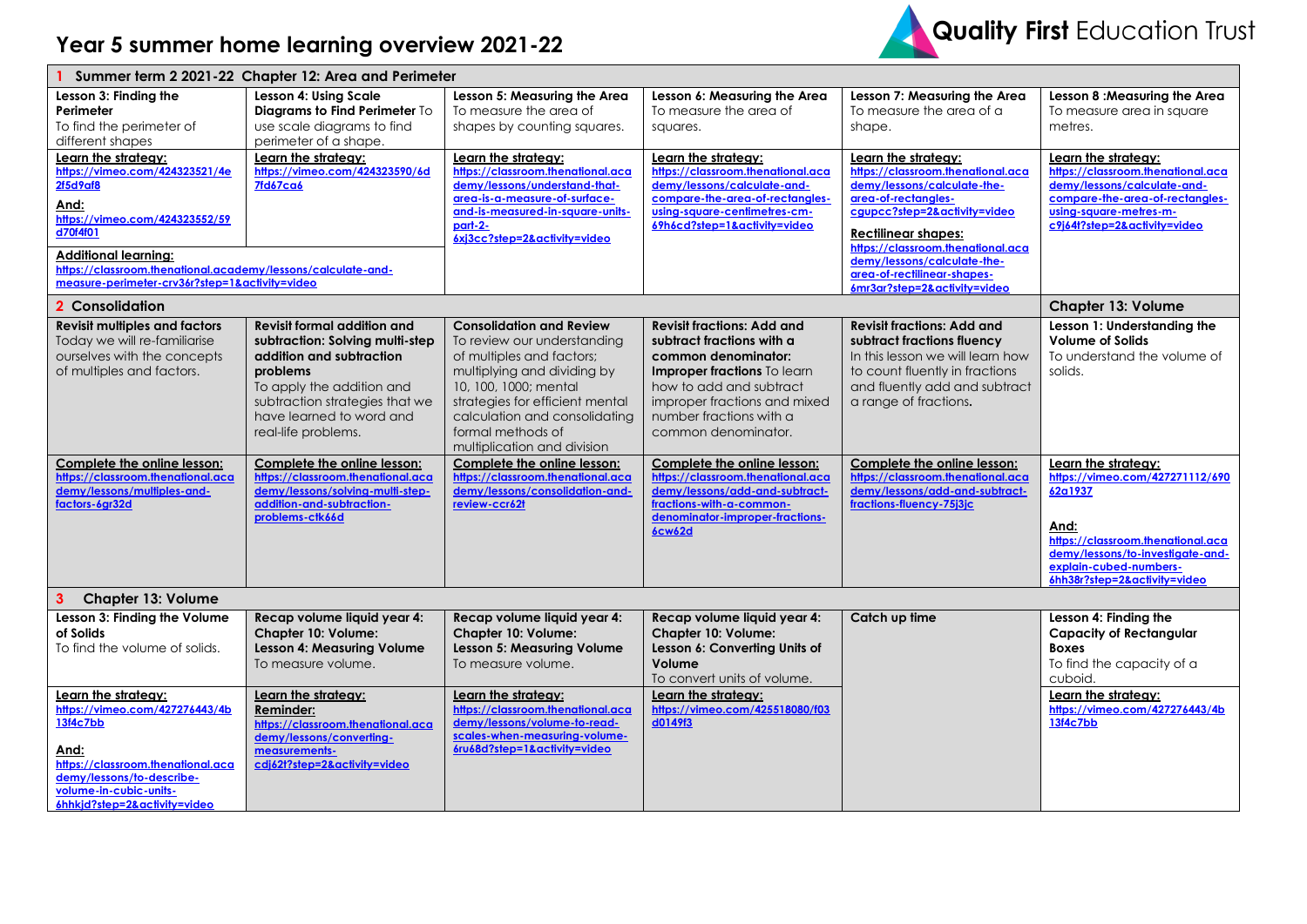## **Year 5 summer home learning overview 2021-22**



| 4 Chapter 13: Volume                                                                                                                                                                         |                                                                                                                                                                                                                                                                    | <b>Chapter 14: Roman Numerals</b>                                                                                                                                                                                                                       |                                                                                                                                                                               |                                                                                                                                                     |                                                                                                                                                                                       |
|----------------------------------------------------------------------------------------------------------------------------------------------------------------------------------------------|--------------------------------------------------------------------------------------------------------------------------------------------------------------------------------------------------------------------------------------------------------------------|---------------------------------------------------------------------------------------------------------------------------------------------------------------------------------------------------------------------------------------------------------|-------------------------------------------------------------------------------------------------------------------------------------------------------------------------------|-----------------------------------------------------------------------------------------------------------------------------------------------------|---------------------------------------------------------------------------------------------------------------------------------------------------------------------------------------|
| Lesson 6:Converting Units of<br>Volume<br>To compare and convert units<br>of volume.                                                                                                         | Lesson 7: Converting Units of<br>Volume<br>To convert units of volume<br>(metric and imperial).                                                                                                                                                                    | Lesson 8:Converting Units of<br>Volume<br>To convert units of volume<br>(metric and imperial).                                                                                                                                                          | Recap year 4 Roman<br><b>Numerals:</b><br>Roman Numerals up to 100                                                                                                            | Lesson 1: Writing Roman<br>Numerals to 1000<br>To write Roman numerals to<br>1000.                                                                  | Lesson 2: Writing Years in<br><b>Roman Numerals</b><br>To write numbers in their<br>thousands in Roman<br>numerals.                                                                   |
| Learn the strategy:<br>https://classroom.thenational.aca<br>demy/lessons/to-convert-units-of-<br>volume-<br>c9h3cr?step=2&activity=video                                                     | Learn the strategy:<br>https://vimeo.com/429234583/998a9eb08f                                                                                                                                                                                                      |                                                                                                                                                                                                                                                         | Complete the online lesson:<br>https://classroom.thenational.academy<br>/lessons/investigating-roman-numerals<br>up-to-100-6guk8c                                             | Learn the strategy:<br>https://classroom.thenational.academy/lessons/investigating-roman-<br>numerals-up-to-1000-61k32r?step=2&activity=video       |                                                                                                                                                                                       |
| Consolidation                                                                                                                                                                                |                                                                                                                                                                                                                                                                    |                                                                                                                                                                                                                                                         |                                                                                                                                                                               |                                                                                                                                                     |                                                                                                                                                                                       |
| Revisit rounding 6-digit<br>numbers to the nearest 1000,<br>10 000 and 100 000<br>To use number lines to round<br>6-digit numbers to the nearest<br>multiple of 1000, 10 000 and<br>100 000. | <b>Revisit formal calculation</b><br>(word problems and decimal<br>amounts): Problem-solving<br>with decimals in context<br>To solve problems with<br>decimals through bar models<br>in a real life contexts.<br>converting units of measure<br>where appropriate. | <b>Revisit formal calculation</b><br>Problem-solving with<br>multiplication: In this lesson<br>we will review the various<br>methods of multiplication<br>covered throughout this unit:<br>area, formal written method<br>and mentally derived facts.   | Revisit problem solving using<br>all four operations To solve a<br>multi-step problem using all<br>four operations; addition,<br>subtraction, multiplication<br>and division. | Solving problems involving<br>division with remainders<br>(Part 1)<br>To investigate and model<br>division problems, and<br>interpret remainders.   | Solving problems involving<br>division with remainders<br>(Part 2)<br>To investigate and model<br>division problems to allow<br>opportunities to practise<br>interpreting remainders. |
| Complete the online lesson:<br>https://classroom.thenational.aca<br>demy/lessons/rounding-6-digit-<br>numbers-to-the-nearest-1000-10-<br>000-and-100-000-65gked                              | Complete the online lesson:<br>https://classroom.thenational.aca<br>demy/lessons/problem-solving-<br>with-decimals-in-context-60u3gd                                                                                                                               | Complete the online lesson:<br>https://classroom.thenational.aca<br>demy/lessons/problem-solving-<br>with-multiplication-6mwpat                                                                                                                         | Complete the online lesson:<br>https://classroom.thenational.aca<br>demy/lessons/problem-solving-<br>using-all-four-operations-69k32d                                         | Complete the online:<br>https://classroom.thenational.aca<br>demy/lessons/solving-problems-<br>involving-division-with-<br>remainders-part-1-cgt68c | Complete the online lesson:<br>https://classroom.thenational.aca<br>demy/lessons/solving-problems-<br>involving-division-with-<br>remainders-part-2-6muk4d                            |
| Consolidation                                                                                                                                                                                |                                                                                                                                                                                                                                                                    |                                                                                                                                                                                                                                                         |                                                                                                                                                                               |                                                                                                                                                     |                                                                                                                                                                                       |
| <b>Revisit finding the Highest</b><br>Common Factor to Simplify To<br>simplify a fraction when the<br>numerator is not the highest<br>common factor.                                         | <b>Revisit simplifying fractions:</b><br>To further practice and<br>application of simplifying<br>fractions.                                                                                                                                                       | <b>Revisit improper fractions</b><br>part 1 & 2)                                                                                                                                                                                                        | <b>Revisit calculating non-unit</b><br>fractions of quantities To solve<br>word problems; to find non-<br>unit fractions of quantities.                                       | <b>Revisit equivalent fractions</b><br>Further practice using<br>examples to deepen and<br>consolidate learning.                                    | <b>Revisit simplifying fractions</b><br>using the highest common<br>factor                                                                                                            |
| Complete the online lesson:<br>https://classroom.thenational.aca<br>demy/lessons/finding-the-<br>highest-common-factor-to-<br>simplify-crwkcd                                                | Complete the online lesson:<br>https://classroom.thenational.aca<br>demy/lessons/further-practice-<br>and-application-c5hkcr                                                                                                                                       | Complete the online lesson:<br>https://classroom.thenational.aca<br>demy/lessons/improper-fractions-<br>part-1-c4tkac<br>Then:<br>Complete the online lesson:<br>https://classroom.thenational.aca<br>demy/lessons/improper-fractions-<br>part-2-64upad | Complete the online lesson:<br>https://classroom.thenational.aca<br>demy/lessons/calculating-non-<br>unit-fractions-of-quantities-<br>cmtp4e                                  | Complete the online lesson:<br>https://classroom.thenational.aca<br>demy/lessons/further-practice-<br>with-equivalent-fractions-6rt66t              | Complete the online lesson:<br>https://classroom.thenational.aca<br>demy/lessons/simplifying-<br>fractions-using-highest-common-<br>factor-71hk2c                                     |